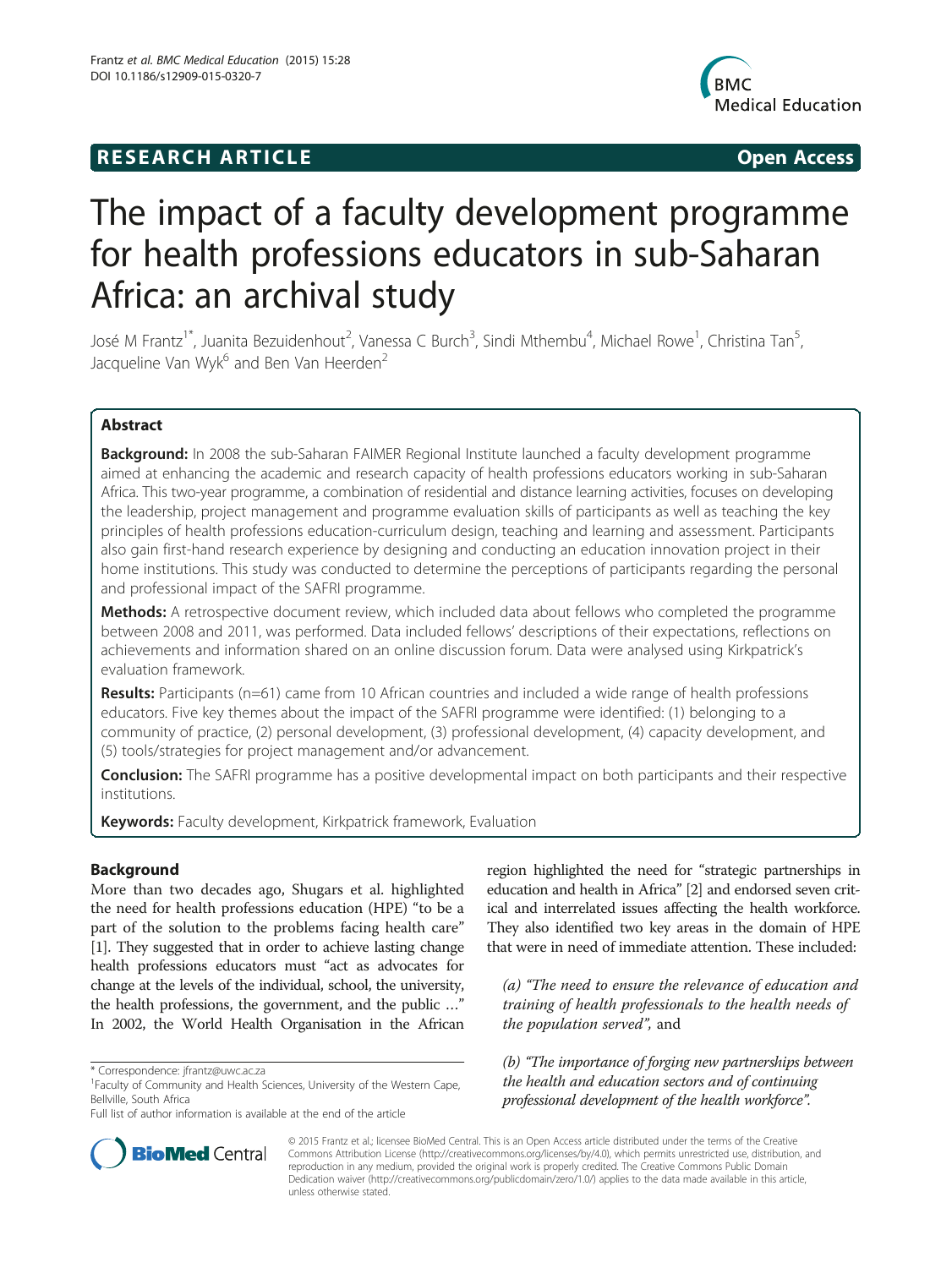<span id="page-1-0"></span>A commissioned report published in The Lancet in 2010 presented the results of a comprehensive investigation into the current global status of HPE, highlighting the range of challenges that have emerged as a result of the increasing complexity of healthcare systems [[3\]](#page-7-0). The authors of this report identified two key issues with regard to HPE in the 21st century: (1), the need for transformative learning to graduate leaders and change agents, and (2) recognition of the interdependence of role players involved in healthcare and HPE. Both a report from the World Health Organisationt [\[2\]](#page-7-0), as well as the Lancet article emphasised that the primary aim of HPE should be to address the health needs of the populations and health systems we serve. In other words, the competencies that are developed by medical students should be "adapted to local contexts and be determined by national stakeholders" [[3\]](#page-7-0). This highlighted the urgency to find appropriate strategies to address a wide range of HPE needs in Africa.

Faculty development is considered an essential component of the academic success of individual faculty members and their institutions. It has also been identified as an appropriate strategy to address issues such as poorly developed teaching strategies and a lack of research in HPE [[4\]](#page-7-0). An important role player in the process of achieving these goals in developing countries is the Foundation for Advancement of International Medical Education and Research (FAIMER), a USA-based non-profit organisation affiliated with the Educational Commission for Foreign Medical Graduates (ECFMG), which was founded in 2001 [[5\]](#page-7-0). FAIMER offers an education and leadership faculty development programme, which aims "to strengthen medical education and to build a sustainable discipline of medical education in developing countries" [\[6](#page-7-0)]. Initially the fellowship programme included two residential sessions in the USA, but FAIMER has established six equivalent fellowship programmes hosted by regional institutes in three world regions: Asia (India and China), South America (Brazil) and sub-Saharan Africa (South Africa). The African programme was established in 2008, and is hosted by the Sub-Saharan African FAIMER Regional Institute (SAFRI) based in Cape Town, South Africa.

The SAFRI faculty development programme focuses on developing African health professions educators as leaders, teachers, scholars and advocates for change at multiple levels, including the individual, school, university and the health professions. Each year FAIMER awards 16–18 fellowships to sub-Saharan African health professions educators to attend the SAFRI programme, which includes (1) three residential sessions of five to nine days each, (2) a distance learning component and (3) the design and completion of an education innovation project which focuses on improving HPE in the home institution of each fellow (Table 1).

# Table 1 Example of the SAFRI two-year fellowship programme

| <b>Sessions</b>                | <b>Topics for discussion</b>                                                             | <b>Time frame</b>       |  |
|--------------------------------|------------------------------------------------------------------------------------------|-------------------------|--|
| Distance learning<br>session 1 | Research and evaluation:                                                                 | 10 weeks<br>in Year 1   |  |
|                                | •Literature review and writing<br>a research question                                    |                         |  |
| On-site session 1              | ·Welcome                                                                                 | 7 days                  |  |
|                                | •Team work                                                                               | in Year 1               |  |
|                                | •Understanding your leadership<br>style                                                  |                         |  |
|                                | Project planning and design                                                              |                         |  |
|                                | •Change management                                                                       |                         |  |
|                                | Conflict management                                                                      |                         |  |
|                                | •21st century leadership                                                                 |                         |  |
|                                | Sustaining change                                                                        |                         |  |
| Distance Learning<br>session 2 | Leadership:                                                                              | 10 weeks<br>in Year 1   |  |
|                                | •Leadership in Health Professions<br><b>Education</b>                                    |                         |  |
|                                | •Understanding and managing self                                                         |                         |  |
|                                | •Understanding and managing others                                                       |                         |  |
|                                | •Team building                                                                           |                         |  |
| Distance Learning<br>session 3 | Student Assessment:                                                                      | 10 weeks<br>in Year 1   |  |
|                                | •Blue printing                                                                           |                         |  |
| Off-site session               | Project implementation                                                                   | 6-9 months<br>in Year 1 |  |
|                                | Project write up                                                                         |                         |  |
| On-site session 2              | Welcome and re-entry                                                                     | 5 days<br>in Year 2     |  |
|                                | •Programme evaluation                                                                    |                         |  |
|                                | ·Electronic portfolio development                                                        |                         |  |
|                                | ·Poster presentation of project                                                          |                         |  |
|                                | •Scholarship of education                                                                |                         |  |
|                                | -7-minute conference presentation                                                        |                         |  |
|                                | •Curriculum design                                                                       |                         |  |
|                                | . How to set up an OSCE workshop                                                         |                         |  |
|                                | -Feedback and portfolios                                                                 |                         |  |
|                                | Interactive teaching                                                                     |                         |  |
|                                | Work-based learning                                                                      |                         |  |
|                                | •Setting up a faculty development<br>workshop                                            |                         |  |
| On-site session 3              | Welcome and re-entry                                                                     | 4 days                  |  |
|                                | -Blueprinting workshop                                                                   | in Year 2               |  |
|                                | Writing MCQs workshop                                                                    |                         |  |
|                                | Article writing clinic                                                                   |                         |  |
|                                | •Attendance of the South African<br>Association of Health<br>Educationalists' Conference |                         |  |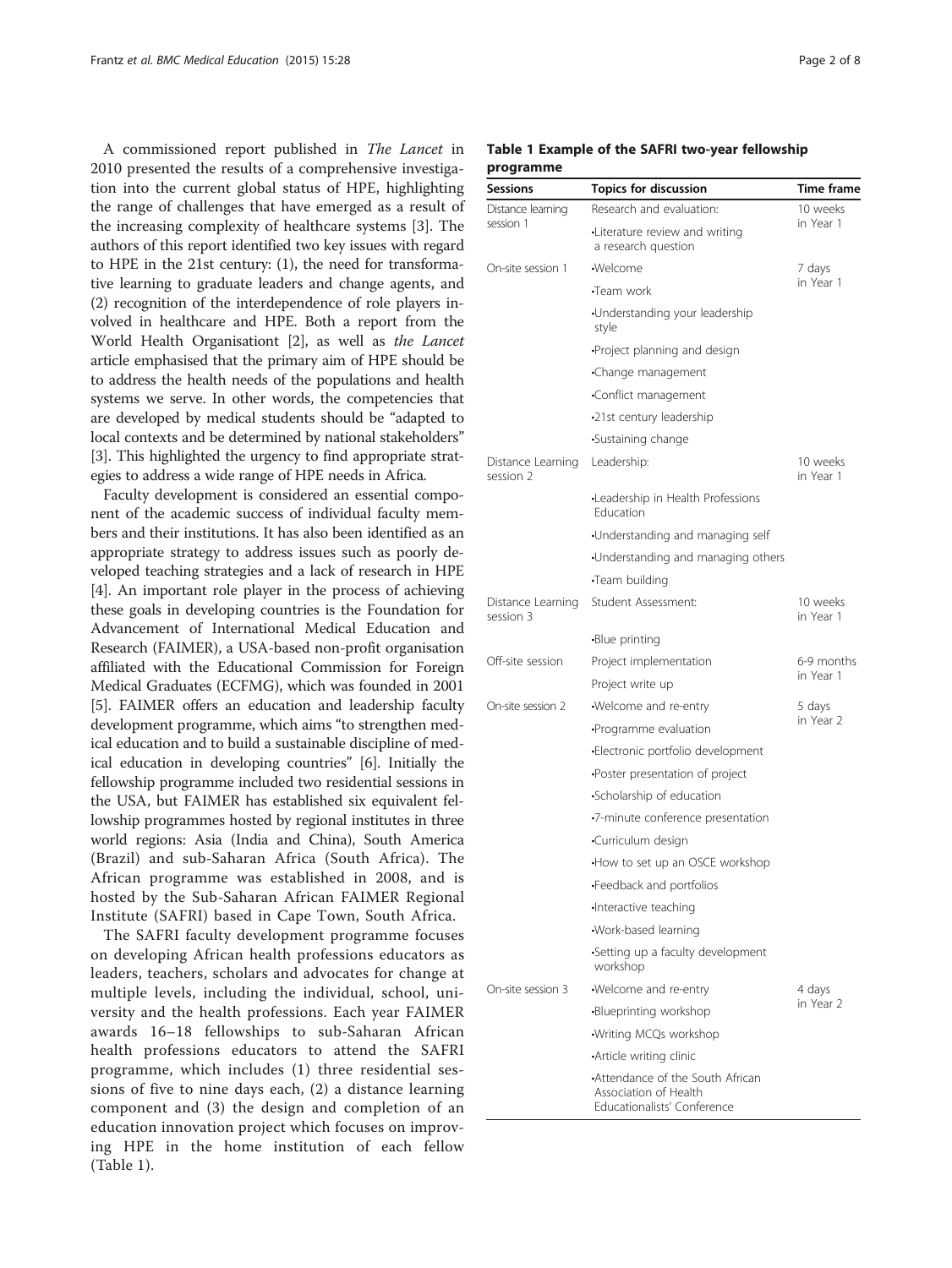During the residential sessions all the teaching activities are focused around interactive small group activities focusing on three main themes: (1) leadership and change management skills, (2) project management tools and (3) HPE, as seen in Table [1.](#page-1-0) During the first residential session, dedicated time is allocated to the task of writing an education innovation study proposal. Since most of the fellows entering the programme are novice researchers in HPE, they are guided and supported by a community of African health professions educators who teach, practise and conduct HPE-related research in a wide range of sub-Saharan African countries. During the first residential session participants are also taught various research and project management strategies to ensure successful completion of their research projects in their respective home institutions.

During the second year of the programme, fellows focus on the scholarship of HPE and engage in three scholarly activities that are embedded within, and based upon, the educational research project completed during the first year of the fellowship. First, they present their project work at the annual SAFRI Poster Day attended by all the SAFRI faculty teaching in the programme as well as invited guests, including deans and deputy deans of local or other universities where the fellows work. Second, they submit an abstract to present their work as a poster or oral presentation at the annual HPE conference hosted by the South African Association for Health Educationalists (SAAHE) in South Africa each year. Third, on site faculty support is provided during the final residential session, which runs concurrently with the SAAHE conference, to write up their work as a manuscript for publication in an HPE journal focusing on the needs of developing countries. The African Journal of Health Professions Education, a journal focused on advancing the scholarship of HPE in Africa, has been a suitable platform for a number of publications by both SAFRI faculty and fellows.

While new knowledge and skills are important early outcomes of the fellowship programme, an important long term outcome is access to, and participation in, a community of practice of health professions educators in an African healthcare context and the development of skills that will assist SAFRI fellows in becoming change agents as described in the papers published by the WHO and *The Lancet* [\[2](#page-7-0),[3](#page-7-0)].

While many faculty development programmes have been successfully implemented, there remains a need to evaluate their impact in order to justify the time, effort and resources that are required to run these programmes. While there are many ways of of critically appraising the impact of faculty programmes like the SAFRI programme, the Kirkpatrick model of evaluation is an attractive option in resource-constrained settings

because it is not resource-intensive or complex to perform [\[7](#page-7-0)]. This framework essentially consists of four levels of evaluation:

- 1. Participant reaction: the expectation(s) of participants in the programme;
- 2. Participant learning: any new knowledge, skills and abilities acquired by participants during the programme;
- 3. Transfer of knowledge: extent to which participants' transfer what they have learnt to their work context, both during and after completion of the programme;
- 4. Productivity gains: the impact of the programme on the department /organisation where the participant is employed.

### Aim

The aim of this study was to determine participants' perceptions of the impact of the SAFRI fellowship on their personal and professional development using Kirkpatrick's evaluation framework.

# **Methods**

# Research design

This study was conducted using a retrospective archival research design. SAFRI records and documents were reviewed to evaluate the fellowship programme as it relates to the development of HPE scholarship capacity in Africa. Archival analysis refers to an observational research method whereby the researcher examines a set of accumulated documents or archives [\[8\]](#page-7-0). This form of analysis is attractive because it is cheap and deals only with recorded information.

# Sample

Information was obtained for all of the fellows  $(N=61)$ who participated in the SAFRI programme during the period 2008–2011.

# Data collection methods

At the beginning of each residential session, participants were instructed to ask three other new fellows three focussed questions, record their answers on flipcharts and then present the information about each interviewee to the bigger group. The questions were designed to capture the fellows' aspirations and expectations at the start of the programme. This information was used to address the first level of the Kirkpatrick framework.

Between the first and second residential session, fellows were required to participate in an online forum where HPE issues were discussed and experiences were shared with other fellows and faculty. This information addressed the second and third levels of the Kirkpatrick framework.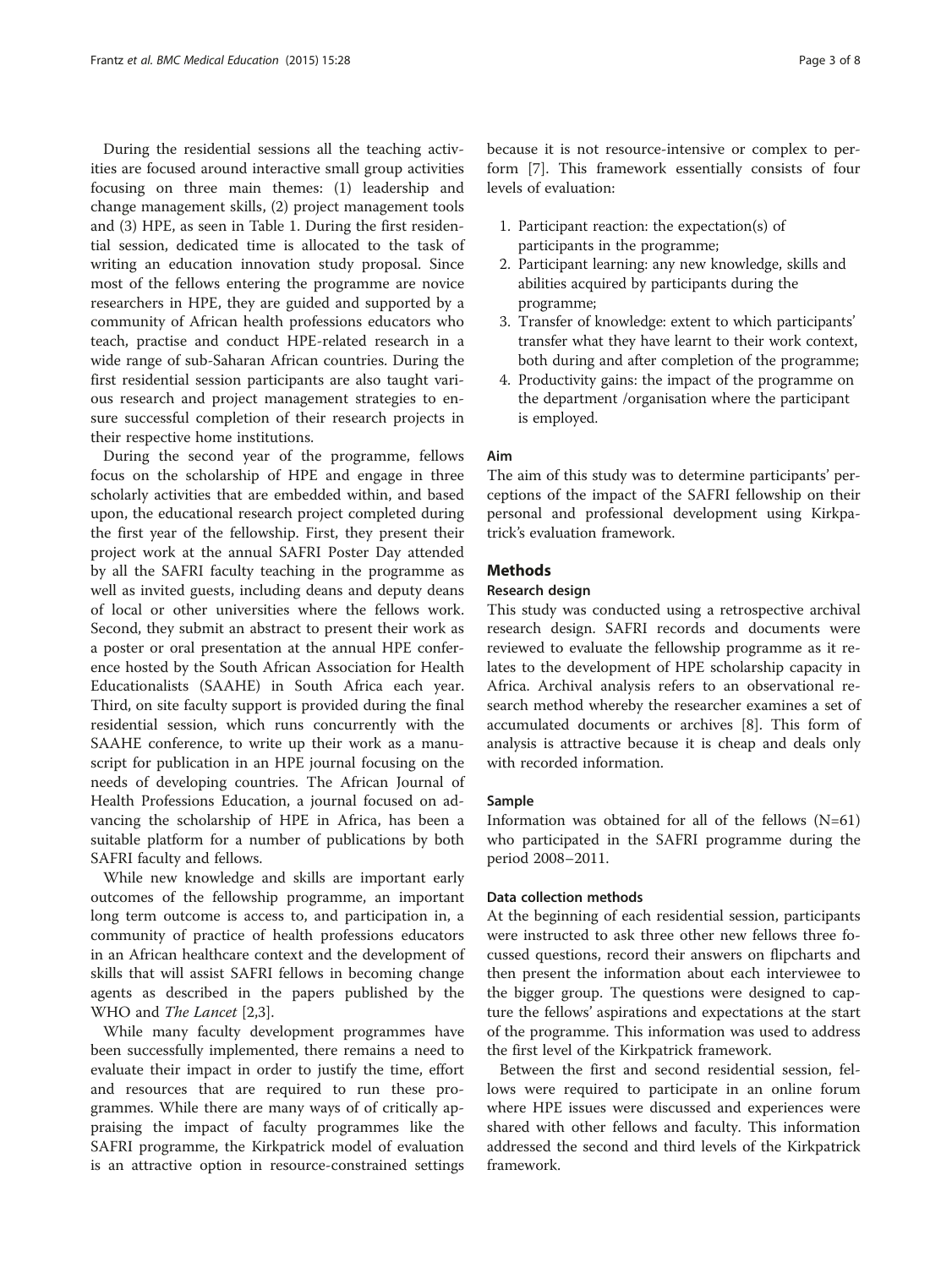At the start of the second residential session, one year after commencing the programme, fellows were asked to repeat the exercise done at the start of the first session. Questions for the activity were designed to capture the impact of the programme on their personal and professional development during the past year, i.e. one year after joining the programme.

This information recorded by the fellows on flipcharts, the main ideas that emerged were highlighted. Kirkpatrick's second and third levels were evaluated through informal comments on the online medium during the programme. Comments made by fellows one year after commencing the fellowship, at the second on-site session when participants evaluated the impact of the programme on their personal and professional development. This information addressed the final level of the Kirkpatrick framework.

The data were transcribed onto Excel spreadsheets and analysed qualitatively.

#### Data analysis

The information from the various data sources was captured by one author (CT) and was then circulated to a group of reviewers (JF, SM, JB) who independently colour-coded the information to identify similar thoughts and ideas. The coders were instructed to use the Kirkpatrick framework as a guide and code the various responses according to the Kirkpatrick framework levels. Once this was done, the various categories embedded within each level were identified. The colour codes were compared across the responses to identify relations within the data and to categorise key concepts, which were then shaped into a thematic framework. The identified themes were discussed by the group until consensus was reached. A further trustworthiness check was done by searching the documents for content that could disprove the primary findings. All themes are presented with quotations to ensure the trustworthiness of the information provided.

Permission to conduct the study was obtained from the Research Ethics Committee of the University of the Western Cape (Project no: 11/3/15). At the start of each intake, fellows granted SAFRI permission to use archived information collected during the programme. Information was presented in a manner, which ensured that confidentiality of all responses was maintained.

# Results

#### Participant demographics

A total of 64 health professions educators representing 11 African countries participated in the programme between 2008 and 2011. Of these, three did not complete the programme. A summary of the demographics of the participants is presented in Table 2.

| Variable      | 2008           | 2009           | 2010           | 2011           | TOTAL          |
|---------------|----------------|----------------|----------------|----------------|----------------|
| Mean Age      | 50.5           | 40.3           | 42.9           | 41.8           | 42.1           |
| Gender        | 16             | 15             | 16             | 17             | 64             |
| Female        | 11             | 5              | 9              | 9              | 34             |
| Male          | 5              | 10             | $\overline{7}$ | 8              | 30             |
| Profession    | 16             | 15             | 16             | 17             | 64             |
| Medicine      | 5              | 8              | 6              | 11             | 30             |
| Nursing       | $\overline{2}$ | $\overline{2}$ | $\overline{4}$ | 1              | 9              |
| Dentistry     | $\Omega$       | $\mathbf{1}$   | $\mathbf{1}$   | $\overline{2}$ | $\overline{4}$ |
| Allied Health | 5              | 1              | 3              | $\overline{2}$ | 11             |
| Education     | $\overline{4}$ | 3              | $\overline{2}$ | 1              | 10             |
| specialist    |                |                |                |                |                |
| Country       | 16             | 15             | 16             | 17             | 64             |
| South Africa  | 13             | 5              | 8              | $\overline{4}$ | 30             |
| Uganda        | $\overline{2}$ | 5              | $\overline{4}$ | 3              | 14             |
| Sudan         |                | $\mathbf{1}$   | $\overline{2}$ | $\overline{2}$ | 5              |
| Zambia        | 1              | 1              | 1              | 1              | 4              |
| Zimbabwe      |                |                |                | $\overline{2}$ | $\overline{2}$ |
| Malawi        |                | $\overline{2}$ |                |                | $\overline{2}$ |
| Mozambique    |                | 1              | 1              |                | $\overline{2}$ |
| Tanzania      |                |                |                | $\overline{2}$ | $\overline{2}$ |
| Nigeria       |                |                |                | 1              | 1              |
| Madagascar    |                |                |                | 1              | 1              |
| Botswana      |                |                |                | 1              | 1              |

# Expectations of the fellowship

Participants reported that they hoped participation in the SAFRI programme would improve their knowledge of HPE, research methodology, faculty development and curriculum development. A second expectation was that there would be an improvement in their leadership, project management and research skills as well as in conducting student assessment. They also valued the opportunity to network with others (face-to-face and online) with similar interests, and share resources.

#### Impact of the programme

Five key themes, representing all four levels of the Kirkpatrick framework, emerged from the fellows' reflections on the impact of the programme (see Table [3](#page-4-0)). These were grouped as: (1) belonging to a community of practice, (2) personal development, (3) professional development, (4) use of tools and strategies for project management and/or advancement, and (5) capacity development. Within each theme there were categories that highlighted the impact of the SAFRI programme.

#### Table 2 Demographics of the participants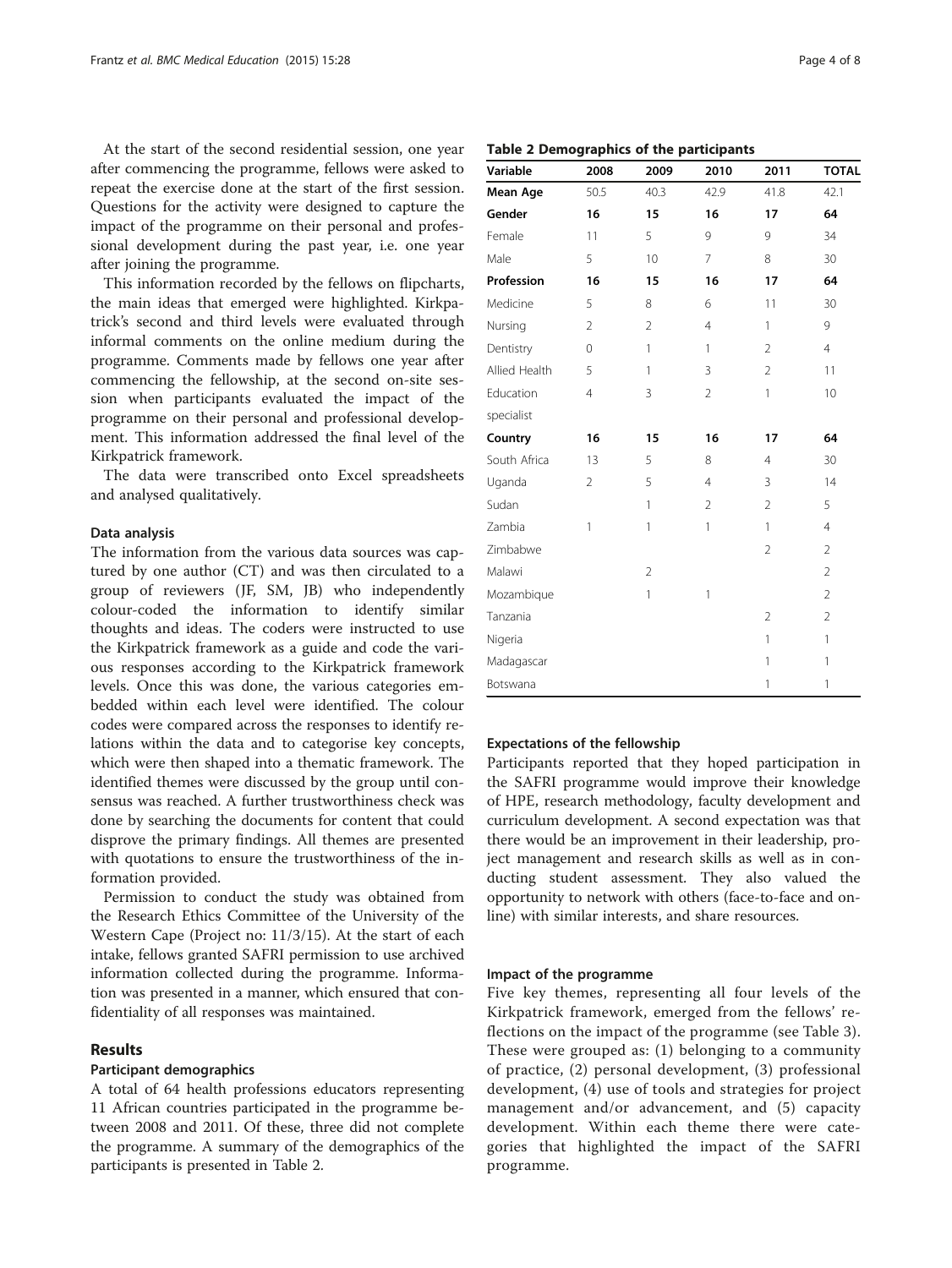# <span id="page-4-0"></span>Table 3 Themes and sources of data

| Kirkpatrick levels                                                              | Sources of data                                                                          | Participants' experiences                                                                                                                                                    | <b>Categories</b>                                           | <b>Themes</b>                      |  |
|---------------------------------------------------------------------------------|------------------------------------------------------------------------------------------|------------------------------------------------------------------------------------------------------------------------------------------------------------------------------|-------------------------------------------------------------|------------------------------------|--|
| Level 1: Participants' reaction                                                 | On-site sessions                                                                         | Participants felt the SAFRI fellowship<br>allowed them the opportunity to<br>share their experiences and learn<br>from others as well as build up a<br>network of colleagues | Sharing ideas                                               | Community<br>of Practice           |  |
|                                                                                 |                                                                                          |                                                                                                                                                                              | Exchanging information                                      |                                    |  |
|                                                                                 | Electronic mailing list<br>Online discussion<br>forum                                    |                                                                                                                                                                              | Networking                                                  |                                    |  |
|                                                                                 |                                                                                          |                                                                                                                                                                              | Togetherness                                                |                                    |  |
|                                                                                 |                                                                                          |                                                                                                                                                                              | Network of colleagues                                       |                                    |  |
| Level 2: Participants' learning                                                 | Check in at beginning<br>of every session<br>Short interviews with<br>focussed questions | Participants identified that the SAFRI<br>experience allowed for personal<br>growth and created opportunities<br>for development                                             | Growth                                                      | Personal<br>Development            |  |
|                                                                                 |                                                                                          |                                                                                                                                                                              | New opportunities                                           |                                    |  |
|                                                                                 |                                                                                          |                                                                                                                                                                              | New interests                                               |                                    |  |
|                                                                                 |                                                                                          |                                                                                                                                                                              | Recognition                                                 |                                    |  |
|                                                                                 |                                                                                          |                                                                                                                                                                              | Paradigm shift                                              |                                    |  |
| Level 3: Extent to which participant<br>transferred knowledge to new situations | Check in at beginning<br>of every session                                                | Participants made shifts in their<br>careers in terms of research and<br>identified opportunities in<br>publications, awards and conference<br>attendances                   | Increased publications                                      | Professional<br><b>Development</b> |  |
|                                                                                 |                                                                                          |                                                                                                                                                                              | Educational scholarship<br>awards                           |                                    |  |
|                                                                                 | Short interviews with<br>focussed questions                                              |                                                                                                                                                                              | Conference attendances and<br>presentations                 |                                    |  |
|                                                                                 |                                                                                          |                                                                                                                                                                              | National Research Foundation<br>rating research development |                                    |  |
|                                                                                 |                                                                                          |                                                                                                                                                                              | Recognised research roles                                   |                                    |  |
| Level 3: Extent to which participant                                            | On line discussions                                                                      | Participants were clearly using the<br>tools they had learnt during the<br>fellowship in their work environment                                                              | Elevator speech                                             | Use of Tools                       |  |
| transferred knowledge to new situations                                         |                                                                                          |                                                                                                                                                                              | Assessment tools                                            |                                    |  |
|                                                                                 |                                                                                          |                                                                                                                                                                              | <b>MBTI</b>                                                 |                                    |  |
|                                                                                 |                                                                                          |                                                                                                                                                                              | Force field analysis                                        |                                    |  |
|                                                                                 | Feedback from<br>projects                                                                |                                                                                                                                                                              | Gantt chart                                                 |                                    |  |
|                                                                                 | Feedback post one<br>year                                                                |                                                                                                                                                                              |                                                             |                                    |  |
| Level 4: Behaviour change                                                       | On line discussions                                                                      | Participants shared their knowledge<br>with others and aimed to start<br>activities that would build capacity in<br>their home institutions                                  | Talk to other people                                        | Capacity<br><b>Development</b>     |  |
|                                                                                 |                                                                                          |                                                                                                                                                                              | Education of interest groups                                |                                    |  |
|                                                                                 | Check in at the<br>beginning of every<br>session                                         |                                                                                                                                                                              | Building capacity of newly<br>appointed academics           |                                    |  |
|                                                                                 | Short interview with<br>focussed questions                                               |                                                                                                                                                                              |                                                             |                                    |  |

### Community of practice

This theme was classified as an example of the Level 1 category of the Kirkpatrick framework as it was the participants' reaction to how they experienced the SAFRI fellowship. The participants indicated that the SAFRI experience had allowed them to share ideas and exchange information and provided opportunities for networking and building relationships. Participants also reported that access to the immediate network had expanded because meeting one new person connected them to the network of the new person. The following are excerpts from the comments of some participants:

"International collaboration and fellowship engendered by SAFRI helped to promote my feelings on African development."

"… but far more important has been the opportunity through SAFRI to be a member of an expanding community where I can continue to contribute and be challenged in so many exciting ways …"

# Personal development

This theme highlighted Level 2 of the Kirkpatrick framework in terms of the participants' learning experiences. Participants emphasised that the SAFRI experience had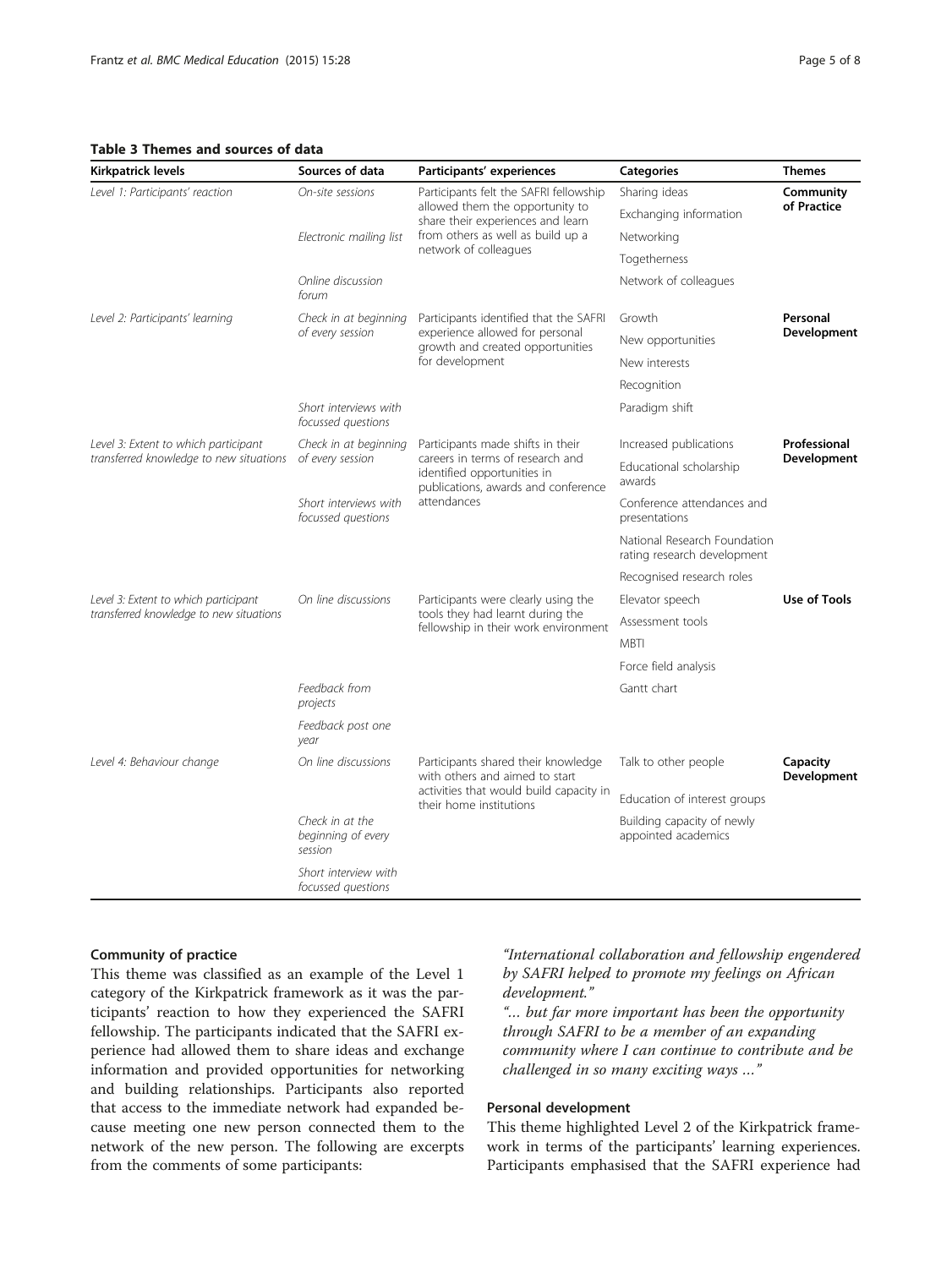promoted their personal growth as researchers and academics, while also affording them opportunities to create new interests. The personal recognition obtained from the process was satisfying to the participants. Some of the participants indicated that:

"The biggest growth for me was a fifty-fold increase in my self-confidence regarding my instincts." "Understanding different personalities has empowered me to deal with other people."

# Professional development

This theme addressed Level 3 of the Kirkpatrick framework; the extent to which participants transferred knowledge to new situations. Participants found that the SAFRI experience had facilitated an increase in their educational scholarship, including peer-reviewed publications, educational scholarship awards, conference attendance and presentations, national research ratings, research development and recognised research roles. It emerged that participants embraced shifts in their careers in terms of research as well as academic promotions.

"My new role as Departmental Research Committee Chair was quite challenging as several new changes had to be made. My SAFRI experience contributed immensely to my success in this role till now …" "Ever since I joined this family, I became so interested in education research and I have so far published six papers in this research."

# Tools and strategies for project management and/or project advancement

This theme also addressed Level 3 of the Kirkpatrick framework; the extent to which fellows transferred knowledge to new situations and/or a changed in their professional behaviour /practice. Participants reported that the SAFRI experience had taught them specific skills and introduced them to a range of formative and summative assessment tools as well as several management tools, including an "elevator speech", the Myers-Briggs Type Indicator (MBTI), force field analysis and Gantt charts.

A brief explanation of the respective management tools is provided here. An elevator speech teaches participants to summarise an idea, product, service or event that they want to get across in the time span of an elevator ride (approximately 30 to 120 seconds' in duration). The MBTI assessment uses a psychometric questionnaire to measure psychological preferences for perceiving the world and making decisions. Force field analysis provides a useful decision-making technique, using an analysis of the forces for and against a proposed change of practice. Participants were also taught to use Gantt charts, commonly employed in project management, to illustrate the project schedule by displaying activities along a time line or schedule. Participants provided enthusiastic reports of the use of the various management tools in their work environment. These are some comments from the participants:

"The Gantt chart was most useful in negotiating my work load for this year, so that I could add more value to the responsibilities that I do take on." "I use the elevator speech often; even five days ago I had a talk with the Dean …"

#### Capacity development

This theme addressed Level 4 of the Kirkpatrick framework in which participants become active change agents and change their behaviours in their respective professional settings. Participants reported that the SAFRI experience had given them the opportunity and skills to communicate and engage with other academics and education interest groups. They were also able to facilitate the professional development of newly appointed academic staff. Participants shared their knowledge with others and aimed to start activities that would build capacity in their home institutions. Some comments from the participants illustrate the changes made

"Introducing research into teaching and learning among junior staff …" "… started an Education Research Interest Group … and there are a number of enthusiastic staff working towards publication …"

# **Discussion**

This study reports on the impact of an international faculty development programme, which specifically addresses the leadership, teaching and scholarship needs of a diverse range of health professions educators living and working in sub-Saharan Africa. The major themes that emerged from the data were the development of communities of practice and personal and professional development in the areas of leadership, HPE and scholarship using the management and research tools discussed and used during the fellowship programme.

#### Community of practice

While CoPs in health care vary greatly, they share four essential characteristics: social interaction among members, knowledge sharing, knowledge creation, and identity building [\[9](#page-7-0)]. The most important feature of the communities of practice that develop in this programme is the diversity of countries, professions and levels of career development of the participants. It is clear from the participants' responses that becoming part of such a community was an important reason for applying to the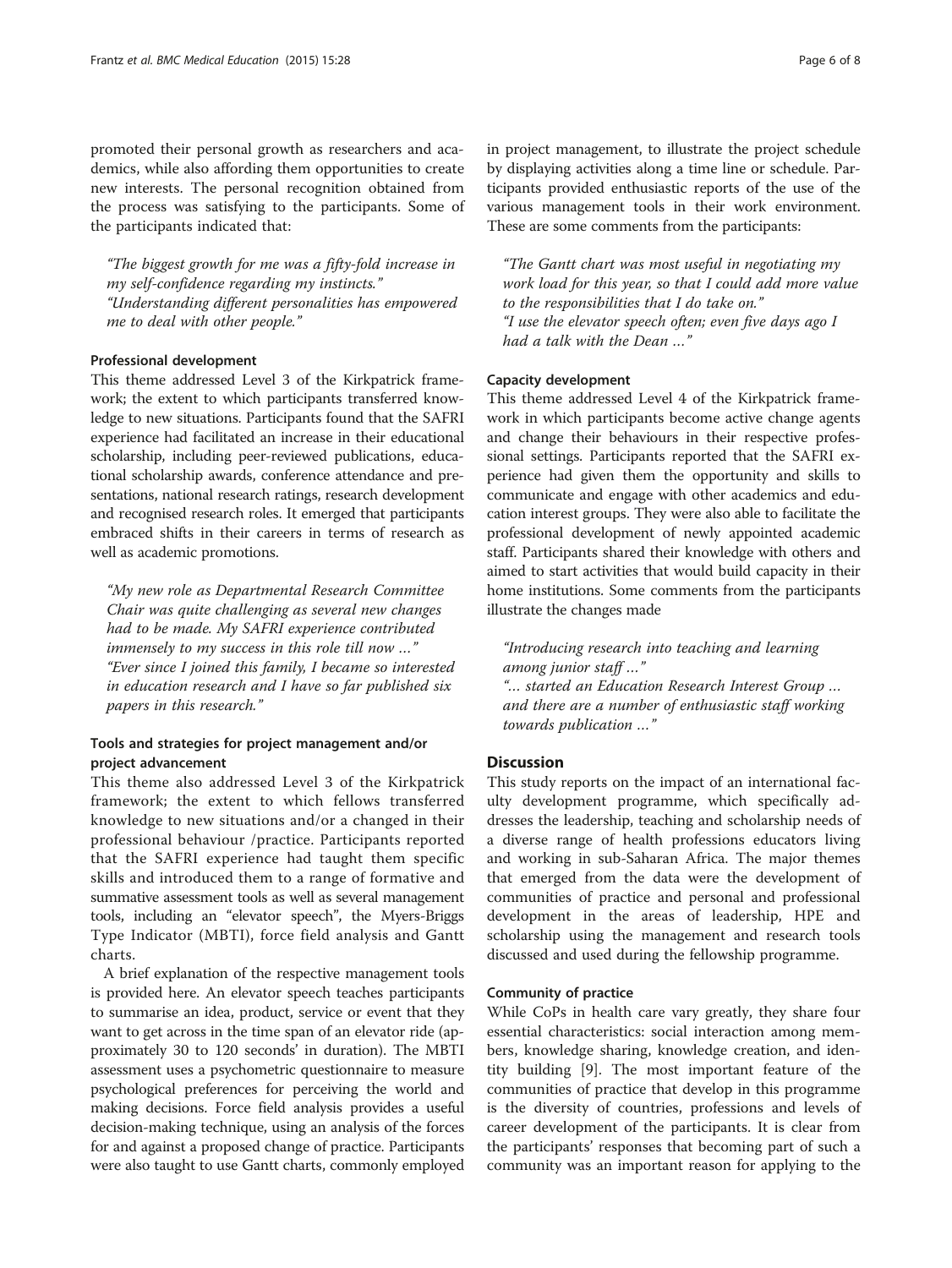programme. Participants sought not only to learn from others, but also to make their own contributions to the community. The programme clearly met their expectations and provided opportunities for the sharing of ideas and collaboration, even across national boundaries. At SAFRI, CoPs emerged as groups of health professions educators who share concerns, problems, or passion about topic(s), and who deepen their knowledge and expertise in specific areas by interacting on an on-going basis [[10](#page-7-0)]. This orientation to capacity building is itself embraced as integral to the academic programmes and is at the core of the SAFRI initiative. The central theme in a CoP, as observed in SAFRI, was learning through a process of acculturation into a community, gradually assuming additional roles and responsibilities with the socio-cultural practices of this particular community [\[11\]](#page-7-0).

#### Personal and professional development

Personal and professional growth, key to the development of health professions educators, begins when an individual joins a new group or community with the prospect of becoming a full participant [\[12\]](#page-7-0). The professional development of SAFRI fellows was facilitated by participation in a wide range of activities and the roles they assumed within the SAFRI community and other communities of practice within their home institutions and further afield. In the current study, participants recognised the benefits of the programme in terms of its intrinsic and extrinsic value to them. They ascribed the growth in their personal and professional identities, to new experiences that challenged their established points of view. It was evident that the diversity of experiences, nationality, culture and professions, present in each intake of SAFRI fellows, contributed to the strong sense of personal development and group identity that developed during the residential sessions. The contribution that diversity makes to strengthen communities has been previously reported [\[13](#page-7-0)]. In this study it was also evident that the diverse experiences of fellows strongly influenced the development of awareness and insight into HPE as a discipline, and the important role they could play. In their personal journeys as health professions educators, participants also gained insight into the broad spectrum of health professions educators and ways in which they could interact as part of multiprofessional healthcare teams. This change in beliefs, attitudes and understanding about their respective and inter-related roles was evidence of their professional growth during the programme [\[14,15\]](#page-7-0).

In addition to personal changes participants also described the SAFRI programme as an opportunity to advance their professional standing in their fields of study and practice at their home institutions. Fellows reported job promotions and increased research productivity as evidenced by peer reviewed publications and conference attendance and presentations. A platform to share and compare learning and ways of understanding others, for the purpose of personal professional development, is well aligned with the collegial aspects of, and discipline approaches to, faculty development [\[16\]](#page-7-0). Collaborative work in collegial groups enabled individuals to examine their thinking about their own teaching and critique the perspectives and understandings of their colleagues [\[16](#page-7-0)].

According to Jarvis-Selinger et al. [[12\]](#page-7-0), reflection on the relationship between social roles, professional identity, and individual competence specific to a particular community of practice is "critical to the development of a person". The key findings of this evaluation of the impact of the SAFRI programme, using the framework described by Kirkpatrick, highlights this interplay between the individual, professional and community roles of health professions educators.

# Tools and strategies for project management/ advancement

Tools, used as part of the programme's research and teaching activities also contributed to the personal and professional development of the participants. Throughout the programme, they were introduced to a range of outcome measures, frameworks and models that can be used to improve research and teaching practices. Participants reported regular use of these tools as part of their daily work, indicating that they clearly derived value from them.

#### Capacity development

Many of the participants indicated that the SAFRI programme was not only of personal benefit but that it also provided fellows with opportunities to contribute to the development of their peers. In particular, participants spoke about being able to assist less experienced colleagues on returning to their own institutions. In addition fellows spoke of the poorly developed culture of scholarship in teaching and learning, and HPE-related research in their home institutions, and described how their experiences in the SAFRI programme enabled them to return home and begin (or reinforce) a culture to assist others in developing in these areas. Successful faculty development programmes require that they be driven from within, which is the only way to ensure that they are sustainable, systematic, realistic and collaborative [\[17\]](#page-7-0).

#### Limitation of the study

Although the methods used in this study are of a selfreport nature and we acknowledge this limitation, the information provided at the various stages of the programme provides evidence of translation of some of the knowledge acquired into action. While archival studies, which only evaluate documented activities or